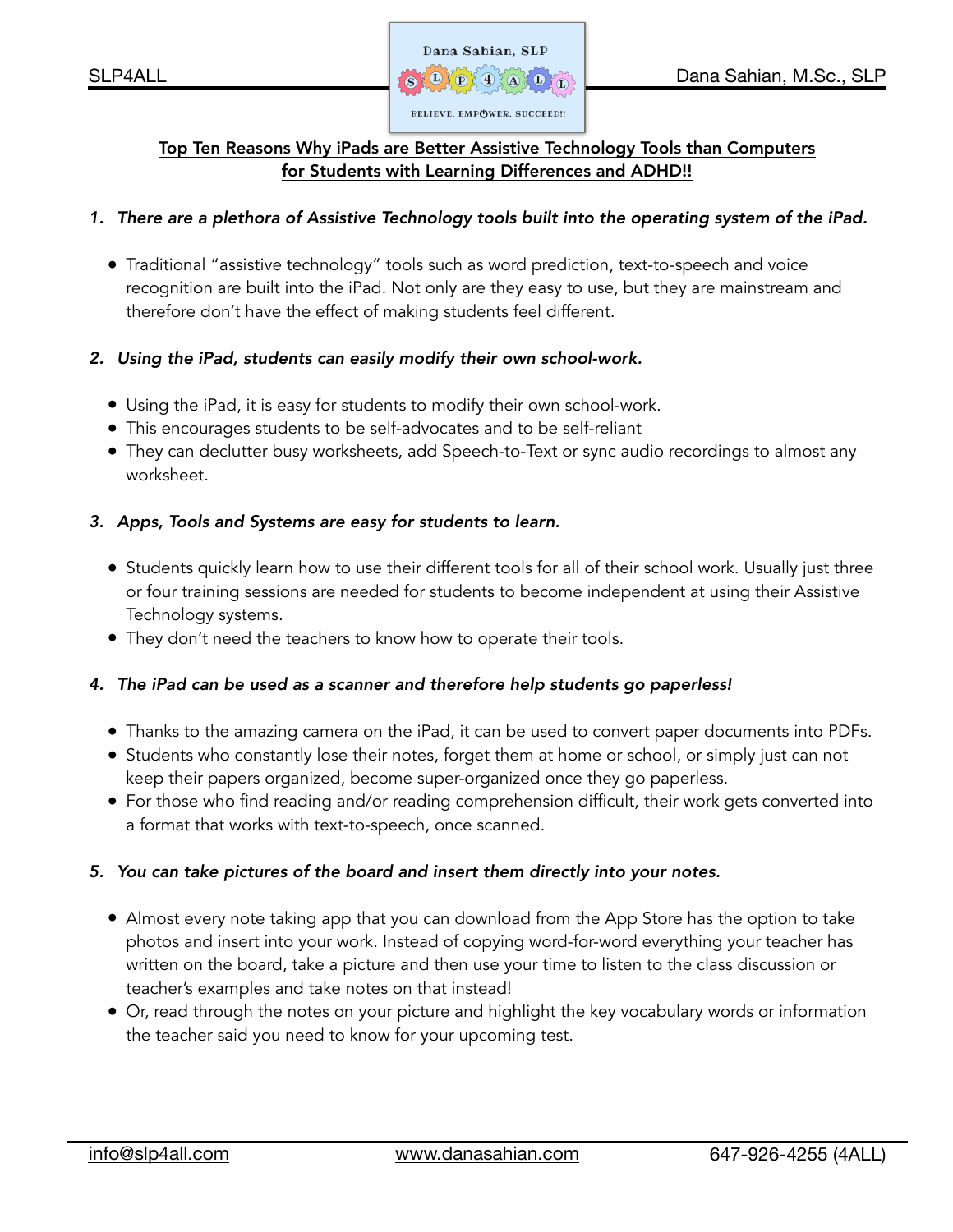

- *6. You can write on documents using a "pen" (Apple Pencil or other stylus) so you are not limited to typing.* 
	- Your iPad can be used as a sheet of paper. Using a stylus, you can write on your PDF documents
	- Your handwriting can also be converted into text!
	- You can also write on a blank page, lined page or graph paper using a stylus.

# *7. Students should not need to 'check' their Assistive Technology tools at the door when they leave school.*

- The iPad can be used for school tasks such as note taking, reading, essay writing, organization, time-management, researching, studying and test taking.
- Tools that students need when in school are the same tools they need when they leave. iPhones can be used in the same manner as their larger counterpart.

# 8. *Text-to-Speech and Speech-to-Text work seamlessly in every app.*

- Enables students to access books and other reading materials at their interest and cognitive levels.
- Helps students understand questions better and make fewer mistakes when reading.
- Helps students immediately 'show what they know'.
- Students quickly gain confidence in their writing when they see how easy it is for them to get their thoughts from head to "pad".
- Right from the outset, students add more detail to their writing, use better vocabulary and have more stamina to do more work when compared to their pencil/paper work.
- Enables students to be as productive as they are smart.

# *9. They are lighter than laptops, hardly ever break down and turn on/off instantly.*

- You can attach a keyboard to an iPad, turning it into a laptop with the added "tablet" benefits.
- No more waiting for your device to boot up so you can get to work right away and complete your work in class without having to bring it home for homework.

# 10. iPads are cool and Stigma-Free!

- Plain and simple. No one can argue that.
- Students do not feel stigmatized when using iPads in the classroom.

Dana Sahian, M.Sc., SLP, Reg. CASLPO Speech Language Pathologist and Assistive Technology Consultant Founder and Clinical Director, SLP4ALL dana@Slp4all.com *[dana@SLP4ALL.com](mailto:dana@SLP4ALL.com)*